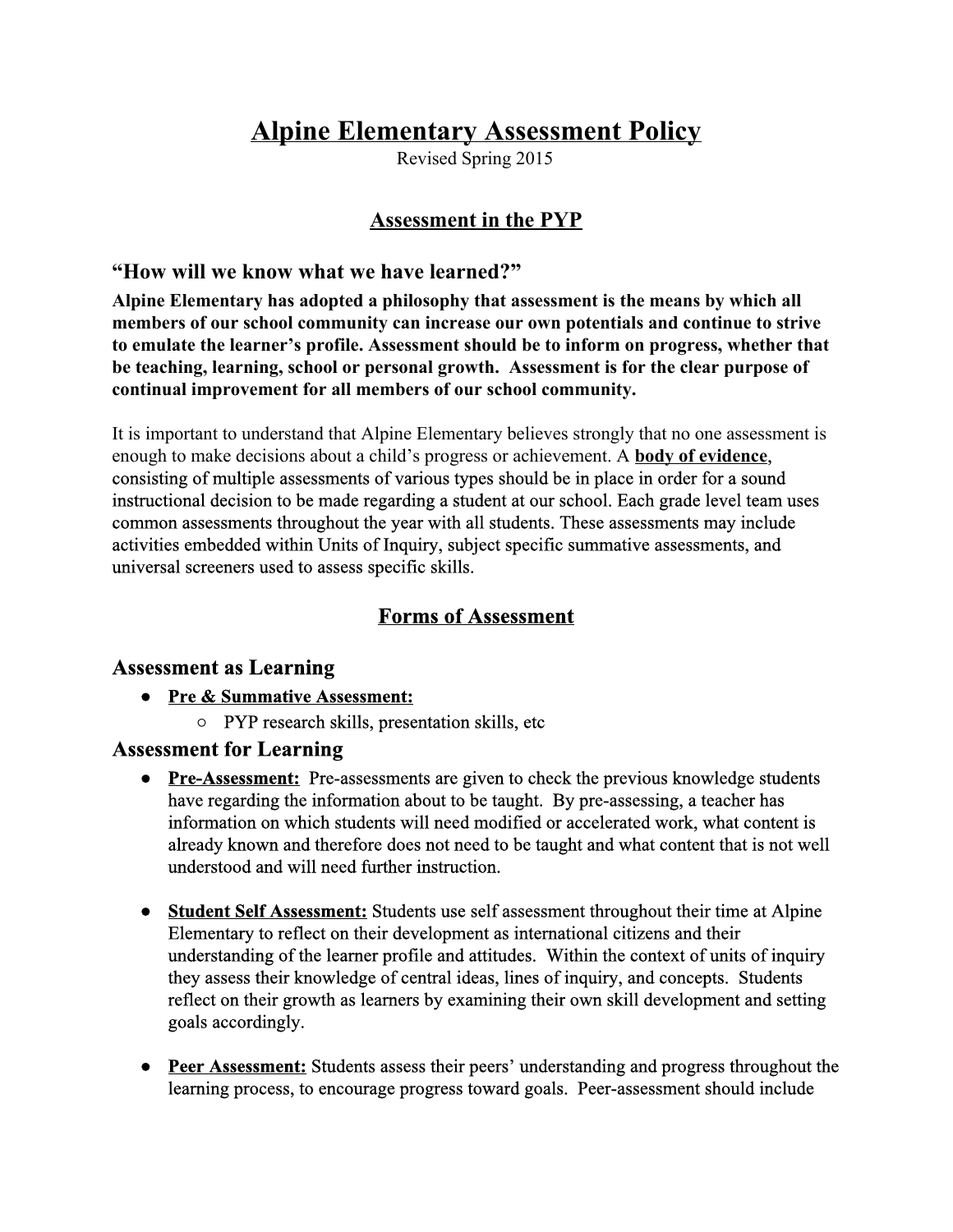reflection on the learner profile, attitudes, and effort. Peer-assessment should serve as a catalyst for improvement.

● **Formative Assessment:**Formative assessments are any assessment during the instruction of the unit that would provide teachers with knowledge of how students are progressing toward learning objectives in order to plan future lessons and next steps in a unit.

### **Assessment of Learning**

- **Summative Assessment:**Summative assessments are to check the understanding of the central idea and inquiry points of each unit with students. The staff at Alpine Elementary have created summative assessments for all Units of Inquiry taught in each of the seven grade levels.
	- Did we teach it well?
	- Did they learn it?

# **Reporting of Assessment**

*Objective: Communicating with all stakeholders what students know, understand, and can do.*

Effective reporting:

- Involves parents, students and teachers as partners
- Reflects what the school community values
- Is comprehensive, honest, fair and credible
- Is clear and understandable to all parties
- Allows teachers to incorporate what they learn during the reporting process into their future teaching and assessment practice

*From: Making the PYP Happen ©International Baccalaureate Organization; 2007.*

# **Major forms of reporting:**

### **Report Cards**

Report cards have been developed and created by the St.Vrain Valley School District that uses standards-based philosophy where students are evaluated on their progress toward standards over the course of a school year. Report cards are available at the conclusion of every trimester.

### **Learner Profile Reflection**

An important part of assessment includes the periodic reflection of progress on the Learner Profile. At the end of each trimester, students in grades kindergarten through 5<sup>th</sup> will self-reflect